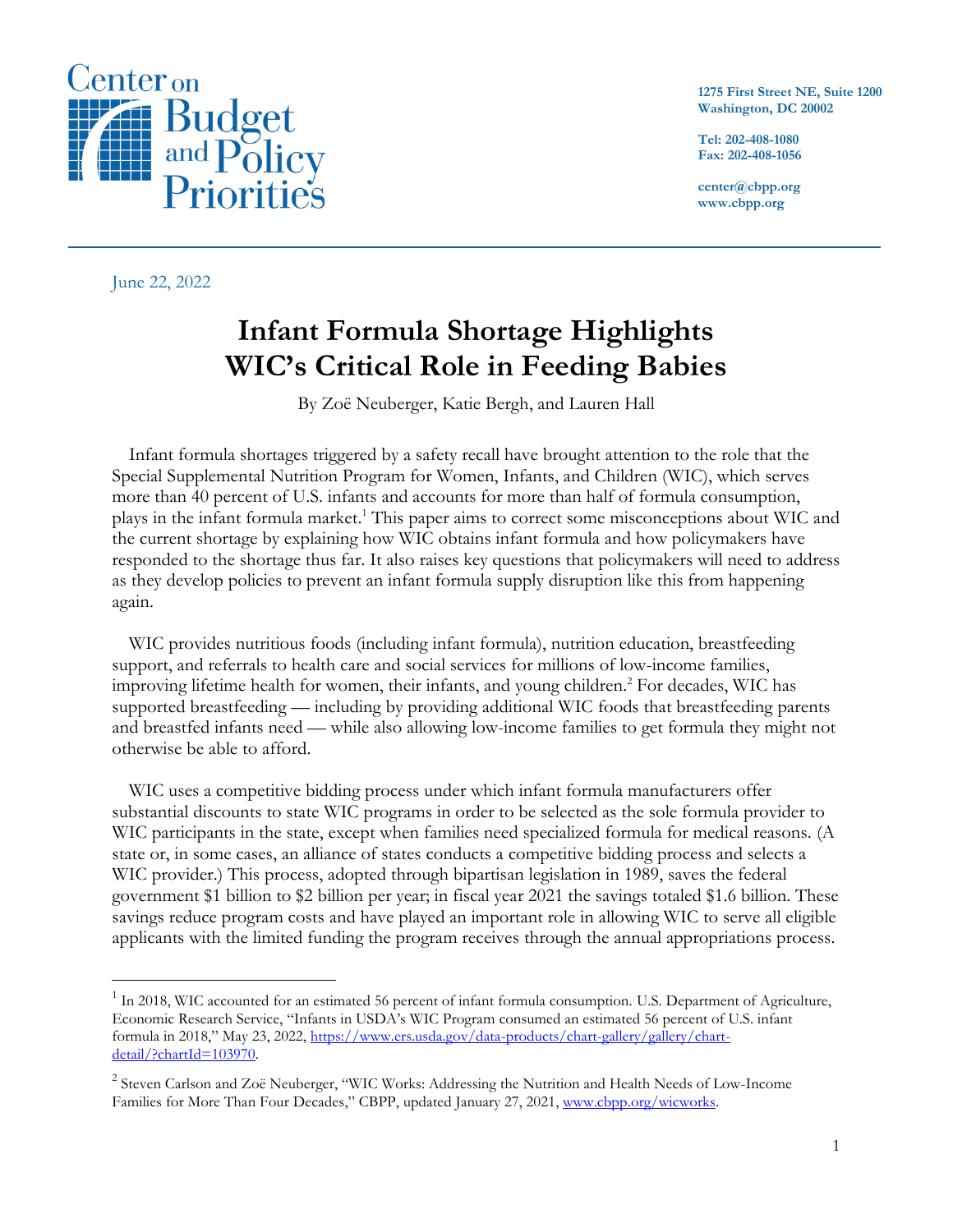For more than 20 years WIC has not turned away eligible applicants or put them on a waiting list due to lack of funds.

To help families cope with the current formula shortage, the U.S. Department of Agriculture (USDA) has, among other steps, expanded state flexibility over formula purchases by WIC participants. In particular, in many states WIC participants can now use their WIC benefits to select formula from more than one manufacturer. This is a temporary measure to cope with shortages; the basic structure of the competitive bidding process remains in place.

Policymakers will need to explore longer-term responses to prevent future shortages, and it will be important to engage in thoughtful analysis instead of rushing to solutions that could have unintended consequences. While WIC's purchasing power could allow it to play an important role, changes must be considered carefully. A key goal must be to maintain WIC's ability to serve all eligible applicants so that low-income families can obtain infant formula and the other nutritious food WIC provides.

#### WIC Uses Competitive Bidding to Obtain Infant Formula

Although WIC recognizes and promotes breastfeeding as the optimal source of nutrition for infants, it provides iron-fortified infant formula for babies who are not exclusively breastfed. More than 47,000 grocery stores nationwide have been approved to accept WIC benefits based on their prices and the variety of foods they offer.<sup>3</sup> Participants select their WIC-approved foods, including infant formula, from grocery store shelves and use a WIC electronic benefits card to pay at the register. (See Figure 1.)

State WIC programs — individually or in alliances of several state agencies — solicit bids for discounts on formula.<sup>4</sup> The process is competitive; generally two or three companies bid for each contract. The bidder offering the lowest net price becomes the sole provider of regular infant formula through WIC in the state, provided it can meet the other contract requirements.<sup>5</sup> (Babies or young children who need a specific kind of formula can get it through the WIC program even if the company that won the bid doesn't manufacture that type.) Federal laws and regulations provide detailed instructions on the bidding and selection processes, which are conducted in a transparent way. 6

Although one manufacturer is selected for the contract, it is misleading to call this a "sole source" contract, since that term typically describes a *non-competitive* process where one company is awarded a contract without a bidding process, usually because no other company can meet the contract requirements. The Small Business Administration defines a sole source contract for federal business

<sup>3</sup> U.S. Department of Agriculture, Food and Nutrition Service, "About the WIC Program," May 12, 2022, [https://www.fns.usda.gov/wic/state-agency.](https://www.fns.usda.gov/wic/state-agency)

<sup>4</sup> *Ibid.* While geographic state agencies serve the vast majority (97 percent in fiscal year 2021) of WIC participants, territories or tribal organizations can serve as state agencies operating the WIC program.

<sup>&</sup>lt;sup>5</sup> Larger states or alliances are required to conduct separate competitive bids for milk-based and soy-based formula.

<sup>6</sup> 7 C.F.R. § 246.16a.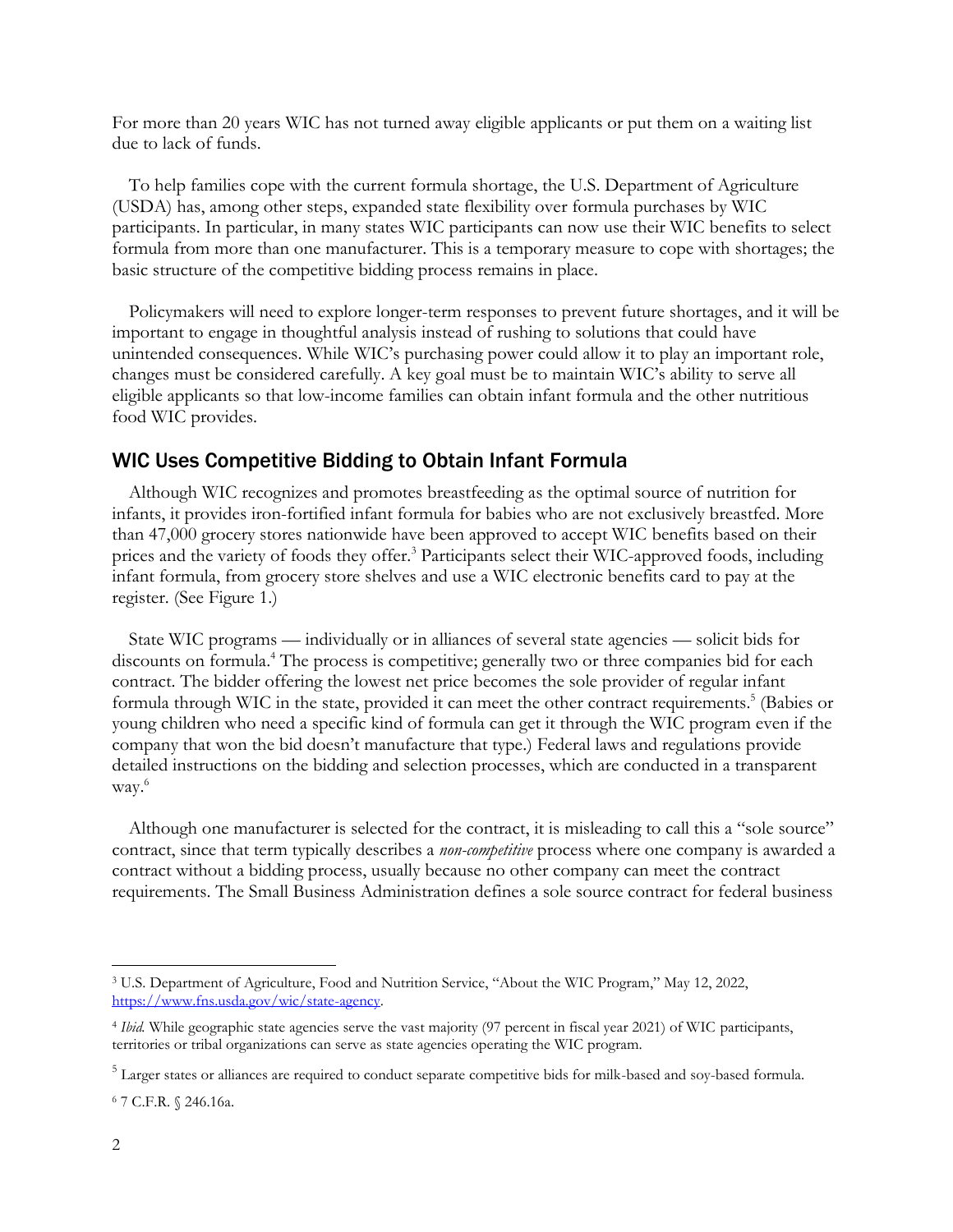as "a kind of contract that can be issued without a competitive bidding process."<sup>7</sup> In contrast, WIC's bidding process is so competitive that WIC receives large discounts off the wholesale price of infant formula.



#### Competitive Bidding Significantly Reduces WIC's Infant Formula Costs

For infant formula manufacturers, winning a WIC contract results in purchases increasing among *non*-WIC participants as well as WIC participants. This could reflect wide availability of their product, favorable shelf space in stores, samples or recommendations provided by health care providers, and/or word of mouth. The increase in WIC brand purchases arises even for formulas, like toddler formulas, that are not typically available through WIC. Estimates suggest that sales to non-WIC participants in a state might double or triple when a manufacturer wins a WIC contract in that state.<sup>8</sup>

<sup>7</sup> U.S. Small Business Administration, "Types of contracts," [https://www.sba.gov/federal-contracting/contracting](https://www.sba.gov/federal-contracting/contracting-guide/types-contracts)[guide/types-contracts.](https://www.sba.gov/federal-contracting/contracting-guide/types-contracts) 

<sup>8</sup> U.S. Department of Agriculture, Economic Research Service, "The Infant Formula Market: Consequences of a Change in the WIC Contract Brand," August 2011, [https://www.ers.usda.gov/webdocs/publications/44900/6918\\_err124.pdf;](https://www.ers.usda.gov/webdocs/publications/44900/6918_err124.pdf) Mike Abito *et al.*, "Demand Spillover and Inequality in the WIC Program," presentation at 20<sup>th</sup> annual International Industrial Organization Conference, May 2022,

[https://drive.google.com/file/d/1fzBl3LYuqo6nw9QJulVboNFXQ6y56h6K/view;](https://drive.google.com/file/d/1fzBl3LYuqo6nw9QJulVboNFXQ6y56h6K/view) Christian A. Rojas and Hongli Wei, "Spillover Mechanisms in the WIC Infant Formula Rebate Program," *Journal of Agricultural & Food Industrial Organization,* Vol. 17, No. 2, December 14, 2018, [https://doi.org/10.1515/jafio-2018-0019;](https://doi.org/10.1515/jafio-2018-0019) Yoon Y. Choi, Alexis Ludwig, and Tatiana Andreyeva, "Effects of United States WIC infant formula contracts on brand sales of infant formula and toddler milks," *Journal of Public Health Policy,* Vol. 41, September 2020, [https://doi.org/10.1057/s41271-020-00228-z.](https://doi.org/10.1057/s41271-020-00228-z)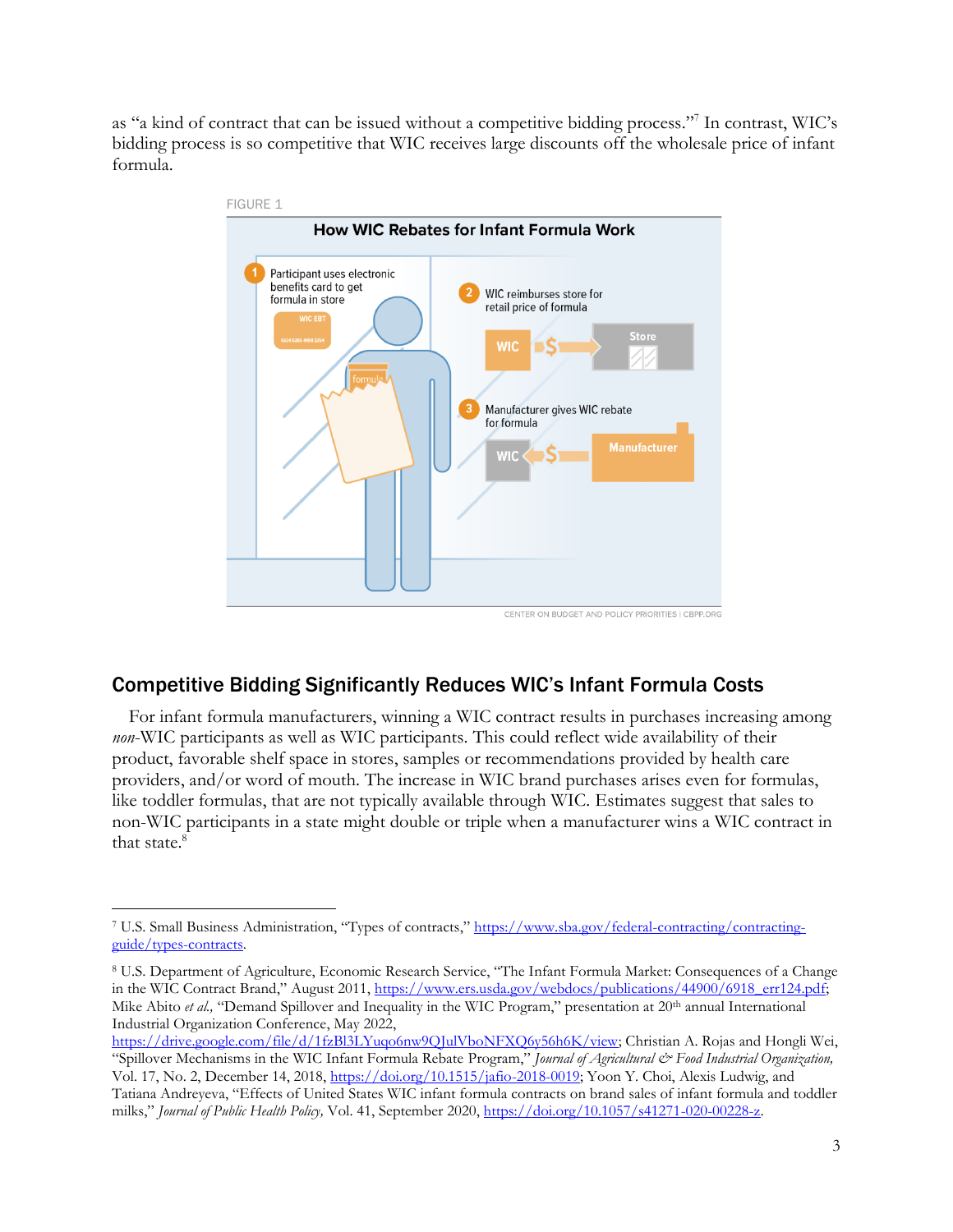As a result, even though bidding is entirely voluntary, manufacturers routinely compete aggressively on WIC contracts and offer substantial rebates. Nationwide, the competitive bidding process yields \$1 billion to \$2 billion a year in rebates. (See Figure 2.) The 2021 savings of \$1.6 billion were enough to provide WIC benefits to more than 2 million low-income women, infants, and young children. Even with the savings, the WIC program spent more than half a billion dollars on infant formula in fiscal year 2018 (the most recent year available), much of which likely went to retailers to cover their markup.<sup>9</sup>



CENTER ON BUDGET AND POLICY PRIORITIES | CBPP.ORG

Due to the savings on infant formula, WIC's total spending on the foods it provides — including discounted formula plus other WIC foods, which are generally not discounted — is well below their full retail value. $10$  (See Figure 3.)

<sup>&</sup>lt;sup>9</sup> Nicole Kline, Kevin Meyers Mathieu, and Jeff Marr, "WIC Participant and Program Characteristics 2018 Food Packages and Costs," Table ES.1, Insight Policy Research, Inc., November 2020, [https://fns](https://fns-prod.azureedge.us/sites/default/files/resource-files/WICPC2018FoodPackage-1.pdf)[prod.azureedge.us/sites/default/files/resource-files/WICPC2018FoodPackage-1.pdf.](https://fns-prod.azureedge.us/sites/default/files/resource-files/WICPC2018FoodPackage-1.pdf)

 $10$  The average monthly federal cost of WIC foods was \$35.34 per participant in fiscal year 2021, but the average retail value of WIC foods was \$56.68 per participant (excluding the increase to fruit and vegetable benefits funded through the American Rescue Plan). CBPP analysis of Department of Agriculture WIC administrative data available at [https://www.fns.usda.gov/pd/wic-program.](https://www.fns.usda.gov/pd/wic-program)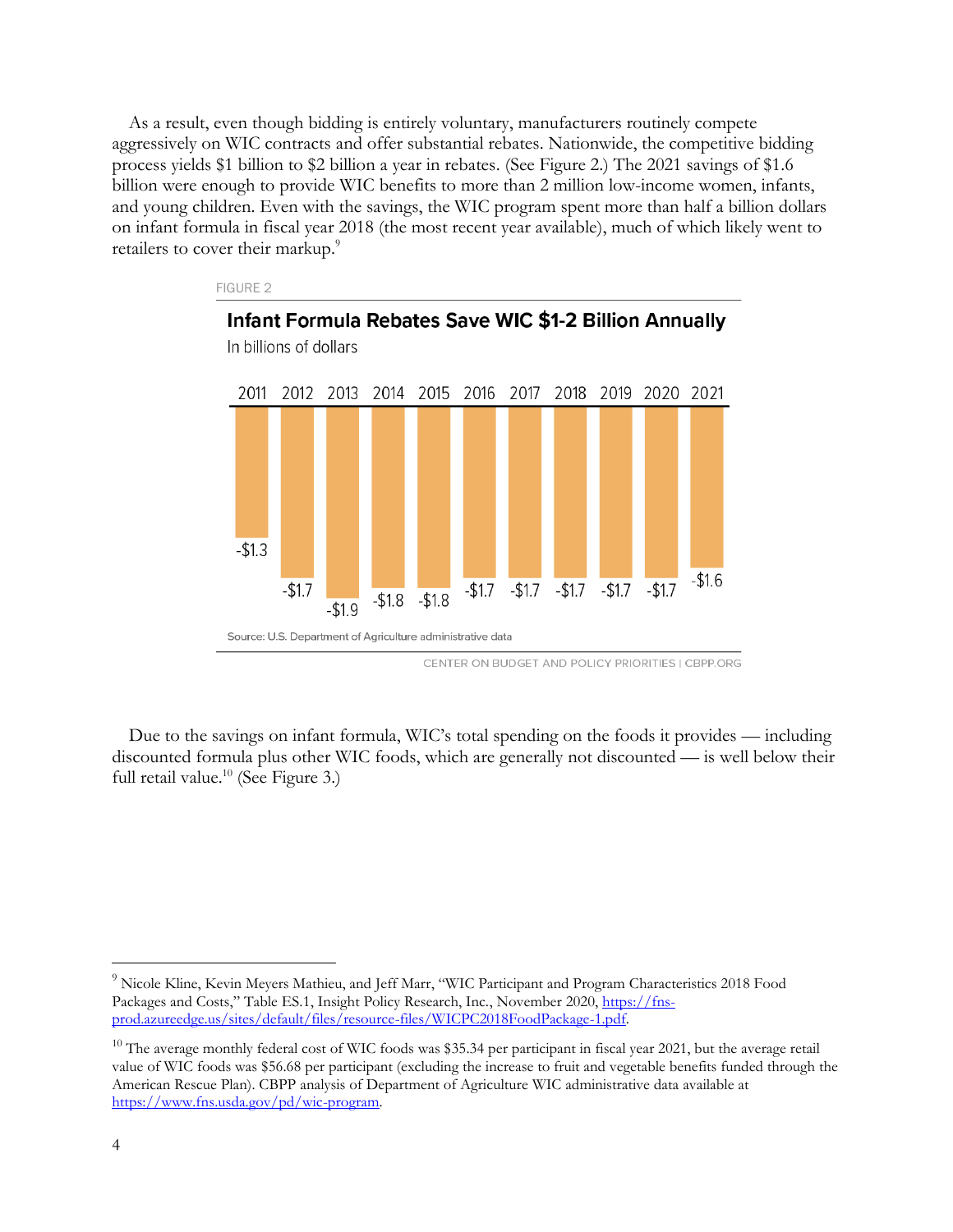FIGURE 3

# **Infant Formula Rebates Reduce Federal WIC Food Costs Considerably**



CENTER ON BUDGET AND POLICY PRIORITIES | CBPP.ORG

#### Savings Allow WIC to Serve All Eligible Applicants

WIC receives "discretionary" funding through the annual congressional appropriations process, competing with a broad range other programs for the limited funding available. Congress authorizes a specific amount of funding each year and USDA gives each state a grant to operate the program.

Most other federal nutrition programs, such as the Supplemental Nutrition Assistance Program (SNAP, formerly known as food stamps) and the National School Lunch Program, operate as "entitlements," meaning their budgets automatically expand to ensure that all eligible applicants can receive benefits. With WIC, by contrast, the number of families that can receive benefits depends upon the size of the annual appropriation, any carryover funding from the prior year, the formula discounts WIC receives, and the cost of providing WIC foods and formula and operating the program. The competitive bidding process, by substantially lowering WIC's infant formula costs, has slowed the overall growth of WIC food costs, allowing the program to serve more eligible families within each year's funding level. (See Figure 4.)

For many years after WIC's creation in 1974, Congress did not provide enough funding to serve all eligible low-income women and children who sought benefits. State agencies provided benefits to those with the most serious health conditions and created waiting lists for other eligible individuals.<sup>11</sup> Over time, with bipartisan support, Congress gradually raised the annual WIC appropriation with the goal of eventually providing enough funding each year to serve all eligible

<sup>11</sup> WIC rules establish seven priority categories. In general, priority goes to persons with medically based nutrition risks over dietary-based nutrition risks, to pregnant and breastfeeding women and infants over children, and to children over postpartum women. See 7 C.F.R. § 246.7(e)(4).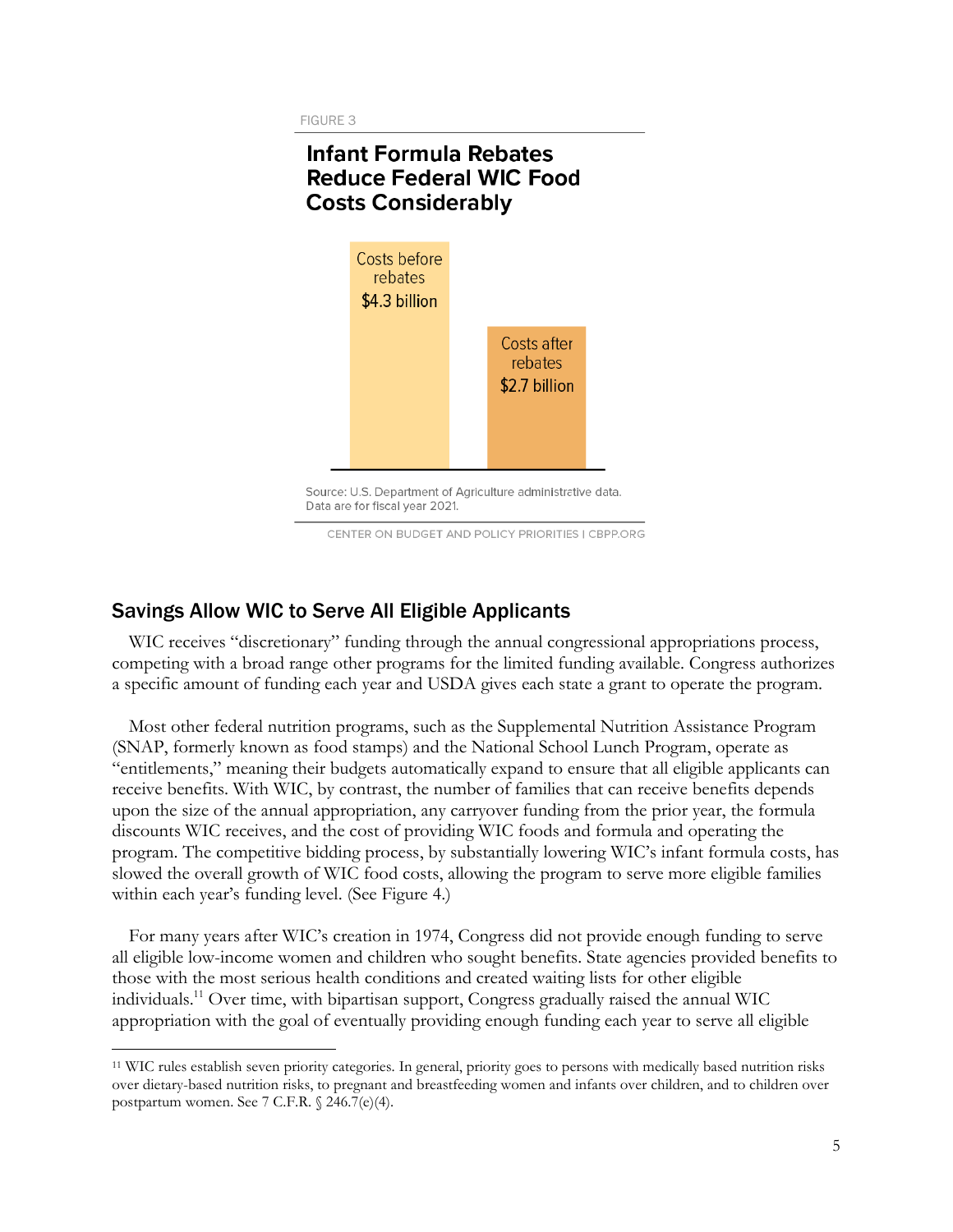low-income women, infants, and young children who applied. With the help of savings from infant formula competitive bidding as well as larger appropriations, the program finally reached this "full funding" level by 1997, and administrations and Congresses of both parties have continued to fully fund WIC since then to meet projected needs. One reason for this bipartisan support is that studies have shown that investments in prenatal WIC lead to substantial health care savings.<sup>12</sup>

As a result of these funding increases, combined with the significant savings each year from infant formula discounts, for more than 20 years WIC has not turned away eligible applicants or put them on a waiting list due to lack of funds. Maintaining that access is critical as policymakers add muchneeded resiliency to the infant formula supply, so low-income families with young children or pregnant adults can afford the nutritious food, including formula, they need for healthy development.

#### FIGURE 4

# **WIC Food Costs Have Grown More Slowly Than Inflation**



-Hypothetical monthly WIC food cost if it kept pace with food inflation - Actual monthly WIC food cost per participant

CENTER ON BUDGET AND POLICY PRIORITIES I CBPP.ORG

<sup>&</sup>lt;sup>12</sup> For example, a 1990 study found that every \$1 spent on the prenatal WIC program resulted in Medicaid savings of \$1.77 to \$3.13 for newborns and mothers in the first 60 days after birth. See "The Savings in Medicaid Costs for Newborns and Their Mothers from Prenatal Participation in the WIC Program, Volume 1," Mathematica, October 1, 1990, [https://fns-prod.azureedge.us/sites/default/files/SavVol1-Pt1.pdf.](https://fns-prod.azureedge.us/sites/default/files/SavVol1-Pt1.pdf) A more recent study found that spending an additional \$1 on prenatal WIC in California would result in savings of \$1.24 to \$6.83 by reducing the risk of adverse birth outcomes. See Roch A. Nianogo, "Economic evaluation of California prenatal participation in the Special Supplemental Nutrition Program for Women, Infants and Children (WIC) to prevent preterm birth," *Preventive Medicine,* Vol. 124, July 2019, [https://www.sciencedirect.com/science/article/abs/pii/S0091743519301355?via%3Dihub.](https://www.sciencedirect.com/science/article/abs/pii/S0091743519301355?via%3Dihub)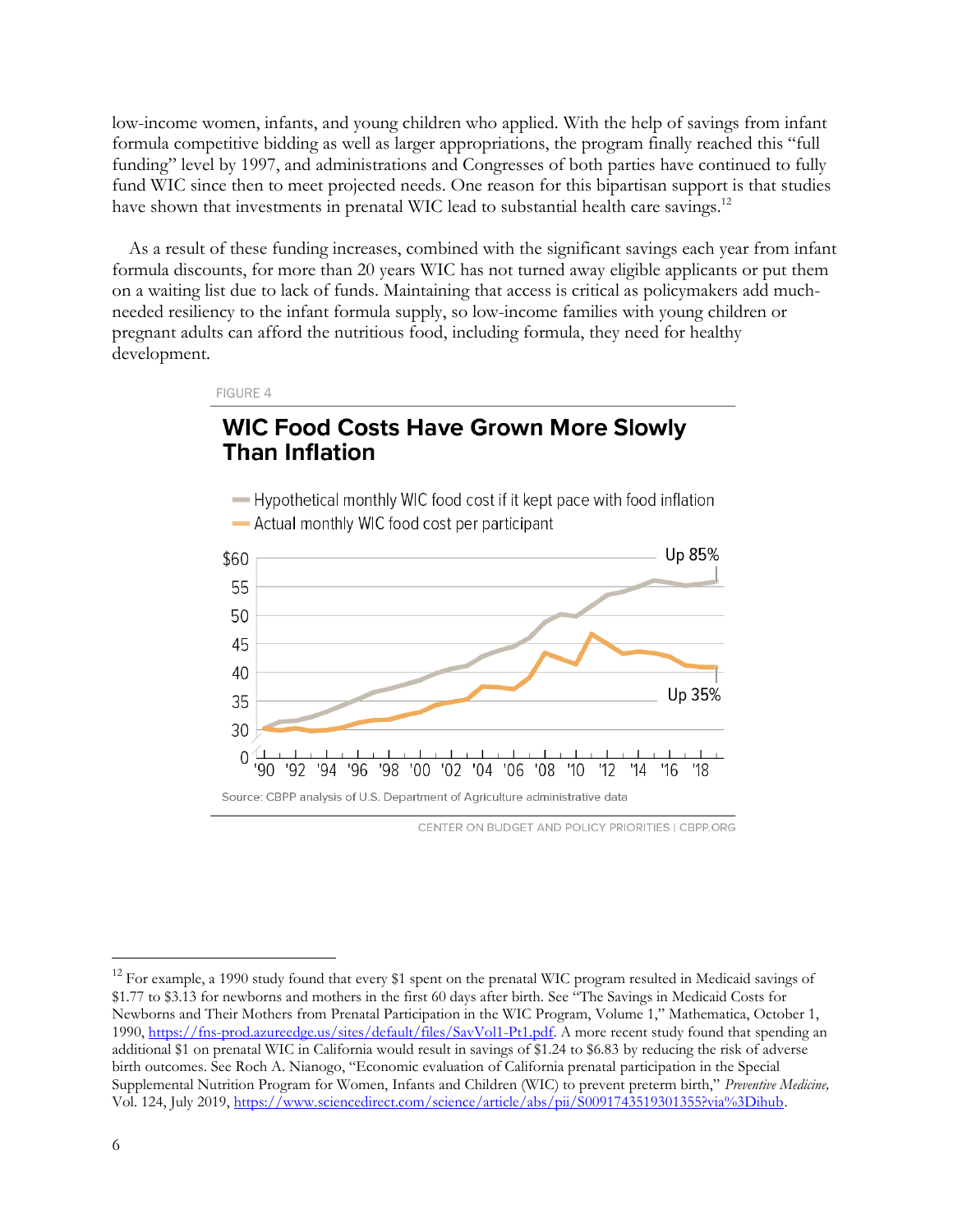#### Bidding Process Revised Over Time to Improve Competition

Despite objections from infant formula manufacturers, in 1989 Congress and President George H.W. Bush enacted legislation on a bipartisan basis requiring all state WIC programs to use competitive bidding for the purchase of infant formula, unless the state could institute an alternative mechanism that would provide comparable savings.<sup>13</sup> (No state has yet used an alternative.)

While there has been some speculation that WIC's competitive bidding process contributed to consolidation among infant formula manufacturers, the market was already highly concentrated when competitive bidding was adopted, and the number of major players in this sector has remained largely unchanged since then. Only three formula manufacturers bid on states' early WIC contracts: two large companies, Mead Johnson and Ross Laboratories, and a smaller company, Wyeth. A fourth competitor, Nestlé, entered the U.S. market when it acquired Carnation in 1989 and participated in a limited number of bids starting in 1990. But Wyeth exited the WIC program in 1996 and switched to producing generic-branded formula, bringing the number of competitors back to three.<sup>14</sup>

More than three decades later, there are still three companies receiving state WIC contracts: Abbott, Mead Johnson, and Nestlé (Gerber).<sup>15</sup> (See Figure 5.) The players are ultimately the same as well. Ross Laboratories was acquired by Abbott in the sixties and changed its name to Abbott Nutrition in 2007.<sup>16</sup> In addition, Nestlé and Wyeth are now the same company: Wyeth was acquired by Pfizer in 2009, and then subsequently acquired by Nestlé in 2012.<sup>17</sup>

<sup>&</sup>lt;sup>13</sup> The enactment of the competitive bidding requirement and its aftermath is described in Steven Carlson, Robert Greenstein, and Zoë Neuberger, "WIC's Competitive Bidding Process for Infant Formula Is Highly Cost-Effective," CBPP, updated February 17, 2017, [https://www.cbpp.org/research/food-assistance/wics-competitive-bidding-process](https://www.cbpp.org/research/food-assistance/wics-competitive-bidding-process-for-infant-formula-is-highly-cost)[for-infant-formula-is-highly-cost.](https://www.cbpp.org/research/food-assistance/wics-competitive-bidding-process-for-infant-formula-is-highly-cost)

<sup>&</sup>lt;sup>14</sup> U.S. Department of Agriculture, Economic Research Service, "Impact of the WIC Program on the Infant Formula Market," January 2009, https://naldc.nal.usda.gov/catalog/32816.

<sup>&</sup>lt;sup>15</sup> *Ibid.* Gerber is currently owned by Nestlé, but Mead Johnson also had an agreement to market Gerber-brand formula from 1989 to 1997.

<sup>16</sup> "Abbott retires Ross name, keeps proud tradition," *Columbus Dispatch,* November 7, 2007, [https://www.dispatch.com/story/business/2007/11/08/abbott-retires-ross-name-keeps/23419834007/.](https://www.dispatch.com/story/business/2007/11/08/abbott-retires-ross-name-keeps/23419834007/)

<sup>&</sup>lt;sup>17</sup> Pfizer, "Pfizer Completes Acquisition Of Wyeth," Business Wire, October 14, 2009; Nestlé, "Wyeth nutrition acquisition," [https://www.nestle.com/investors/overview/mergers-and-acquisitions/wyeth-nutrition-acquisition.](https://www.nestle.com/investors/overview/mergers-and-acquisitions/wyeth-nutrition-acquisition)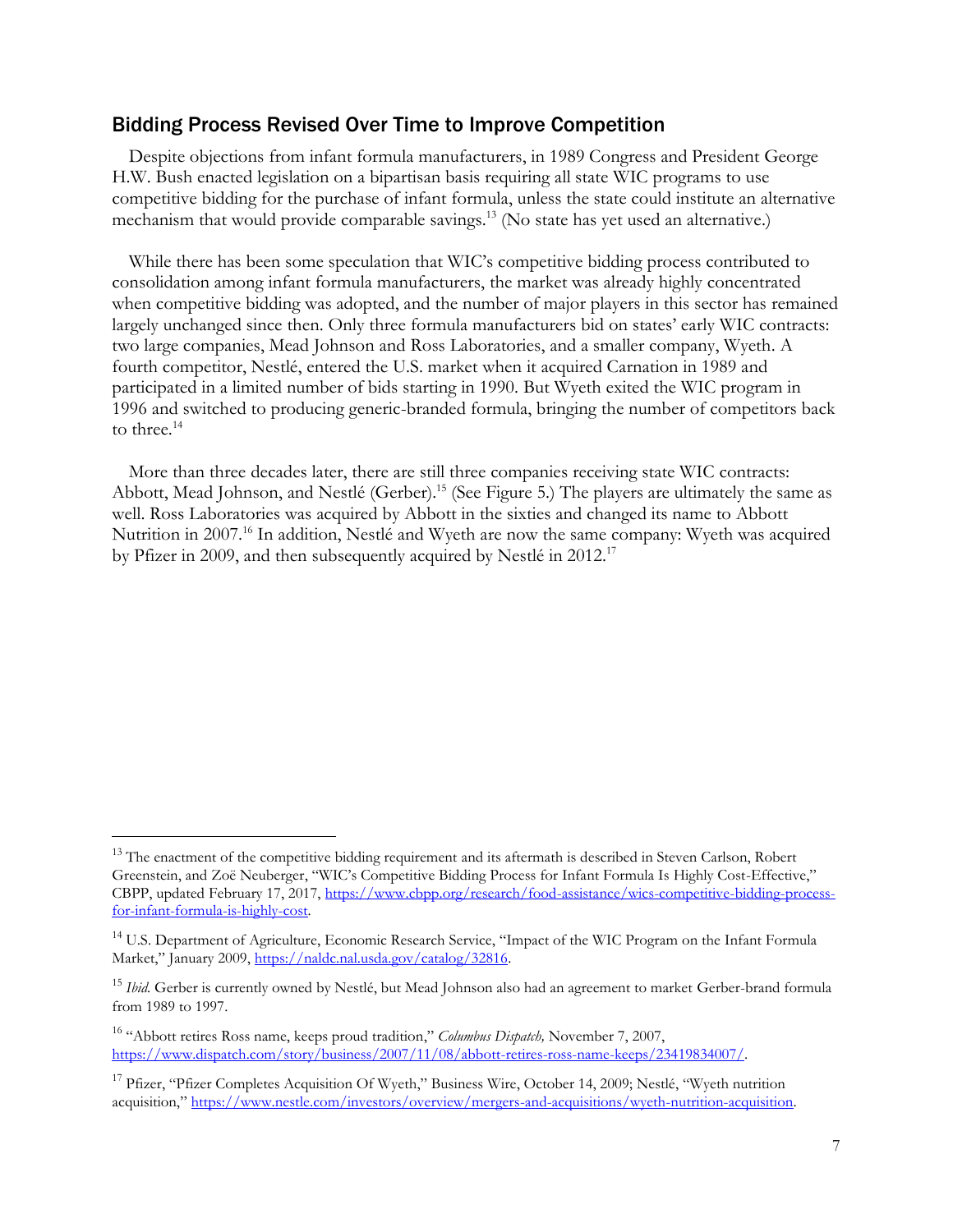

# **Three Manufacturers Supply WIC Infant Formula**

CENTER ON BUDGET AND POLICY PRIORITIES | CBPP.ORG

Without the competitive bidding process, infant formula manufacturers would receive full price on formula provided through WIC. Congress has rejected industry efforts to eliminate or weaken the basic structure of the competitive bidding process, instead implementing modest changes over time to make the process fairer and to make it easier for smaller companies to bid. These changes include:<sup>18</sup>

- **Addressing partial redemptions.** Initially, infant formula manufacturers' rebates were based on the number of cans of formula listed on WIC participants' vouchers, which may have substantially exceeded the number of cans that participants actually redeemed at stores. In 2004, Congress required state agencies to establish a system to ensure that rebate invoices provided a reasonable estimate or an actual count of the number of cans sold to participants.
- **Limiting the size of state alliances.** In 2004, Congress also added new limits on the size of state alliances (groups of states that procure infant formula together through the same bid solicitation) so that companies with less production capacity would have more contracts to bid on. In general, due to the limit, state alliances may only serve up to 100,000 infants,

<sup>&</sup>lt;sup>18</sup> These and other provisions related to competitive bidding for infant formula are contained in 42 U.S.C.  $\oint$ 1786(h)(8)(A).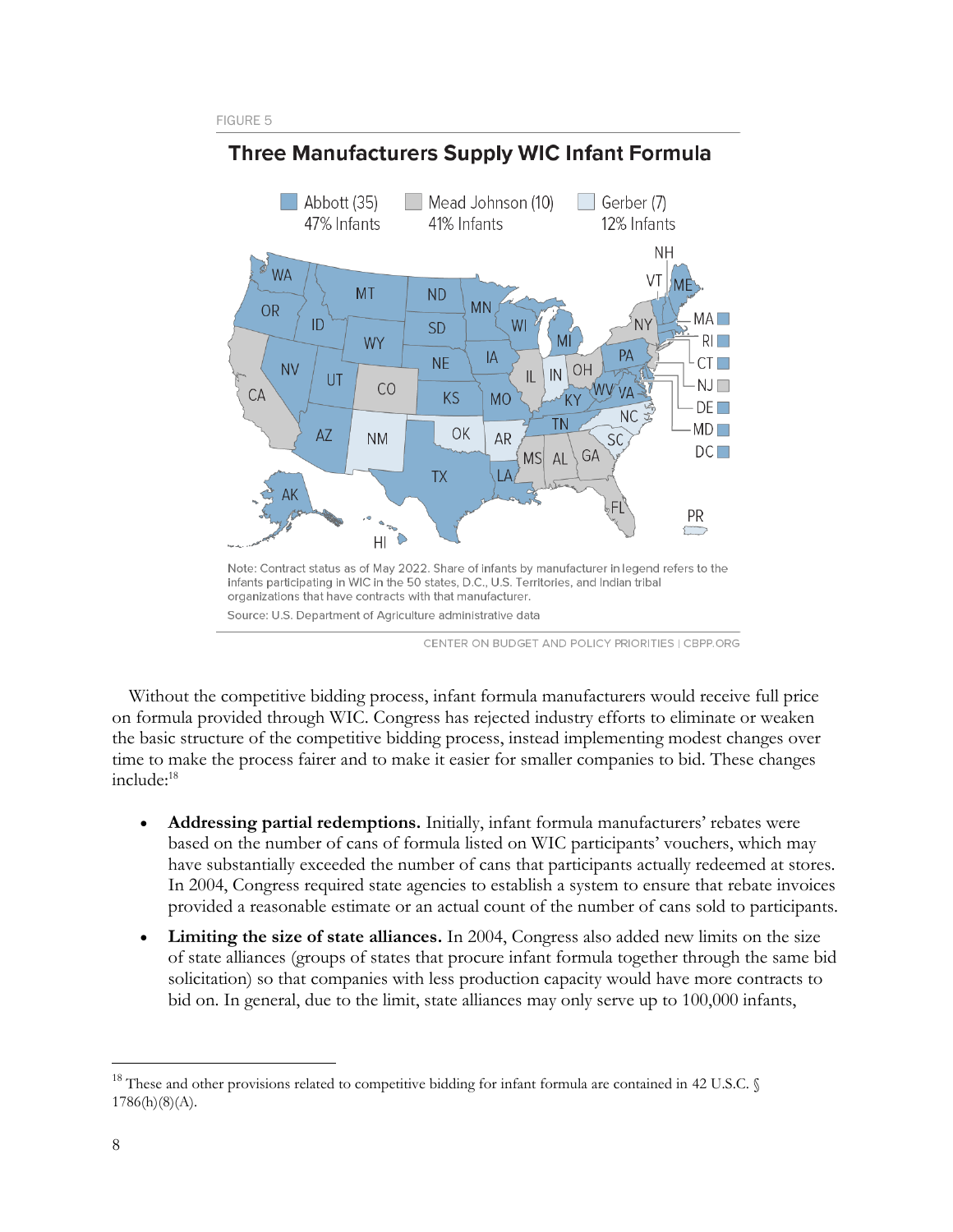though alliances that existed prior to this change were permitted to continue and serve additional infants as long as they did not add new states.

• **Requiring separate bids for milk- and soy-based formula.** Congress in 2004 also required large state agencies and alliances serving a monthly average of 100,000 infants or more to solicit separate bids for milk-based and soy-based formula. This can allow two different manufacturers to provide formula to WIC participants in a state, one for each category. In addition, because less soy-based formula is provided, separate bid solicitations might make it easier for companies with less production capacity to bid on these contracts.

More recently, some members of Congress have proposed further changes. For example, child nutrition reauthorization bills in both the House and Senate in 2016 included proposals requiring state agencies to: ensure that infant formula rebate invoices provide an actual count of the number of units sold to participants; allow manufacturers holding infant formula contracts to conduct annual audits of rebate invoices; limit the duration of contracts and require mutual consent for extensions; and make a reasonable effort to notify all approved infant formula manufacturers when the state published a bid solicitation. <sup>19</sup> In the current Congress, bipartisan bills have been introduced in both chambers that would require USDA to establish a public database of all state bid solicitations for infant formula to make it simpler for potential bidders to access information about contract opportunities. 20

Even though Gerber has been a consistent bidder, states contracting with Gerber serve a far smaller share of infants participating in WIC nationally than states contracting with Abbott or Mead Johnson. Gerber's share increased following the 2004 legislative changes, reaching 28 percent in 2012, but has since decreased again.<sup>21</sup> While these changes may have helped the smallest bidder gain ground at least temporarily, they did not attract new entrants; the same three manufacturers have continued to hold all state WIC contracts.

<sup>&</sup>lt;sup>19</sup> The Improving Child Nutrition Integrity and Access Act (S. 3136) and Improving Child Nutrition and Education Act (H.R. 5003) were both reported out of committee in the 114th Congress but neither was considered on the floor. Both bills also included provisions requested by infant formula manufacturers regarding adjunctive eligibility for WIC. Medicaid, SNAP, and TANF monthly cash assistance payment recipients are "adjunctively eligible" for WIC, which means they are considered income-eligible and do not need to separately document their income to enroll in WIC. (See 7 C.F.R.  $\oint$  246.7 (d)(2)(vi).) As the Affordable Care Act's Medicaid expansion allowed states to extend eligibility to higherincome households, some infant formula manufacturers feared that families who would otherwise have paid full price for formula would instead receive it through WIC at the heavily discounted rate. Both bills included provisions allowing infant formula manufacturers to unilaterally terminate their WIC contract if a state increased its income eligibility limit in Medicaid in a manner that would substantially increase the number of infants served by WIC. See also Tennille Tracy, "Makers of Baby Formula Press Their Case on WIC Program," *Wall Street Journal,* April 27, 2015, [https://www.wsj.com/articles/makers-of-baby-formula-press-their-case-on-wic-program-1430177799.](https://www.wsj.com/articles/makers-of-baby-formula-press-their-case-on-wic-program-1430177799)

<sup>20</sup> The WIC Healthy Beginnings Act (S.3216/H.R. 7603).

<sup>&</sup>lt;sup>21</sup> In fiscal year 2012, Nestlé had contracts with 13 states with 28 percent of infants participating in WIC; Abbott had contracts with 22 states and the District of Columbia with 34 percent of infants participating in WIC; and Mead Johnson had contracts with 15 states with 38 percent of infants participating in WIC. As of May 2022, Nestlé (Gerber) had contracts with six states and Puerto Rico with 12 percent of infants participating in WIC; Abbott had contracts with 34 states and the District of Columbia with 47 percent of infants participating in WIC; and Mead Johnson had contracts with ten states with 41 percent of infants participating in WIC. (See Figure 5.) CBPP analysis of U.S. Department of Agriculture and state administrative data.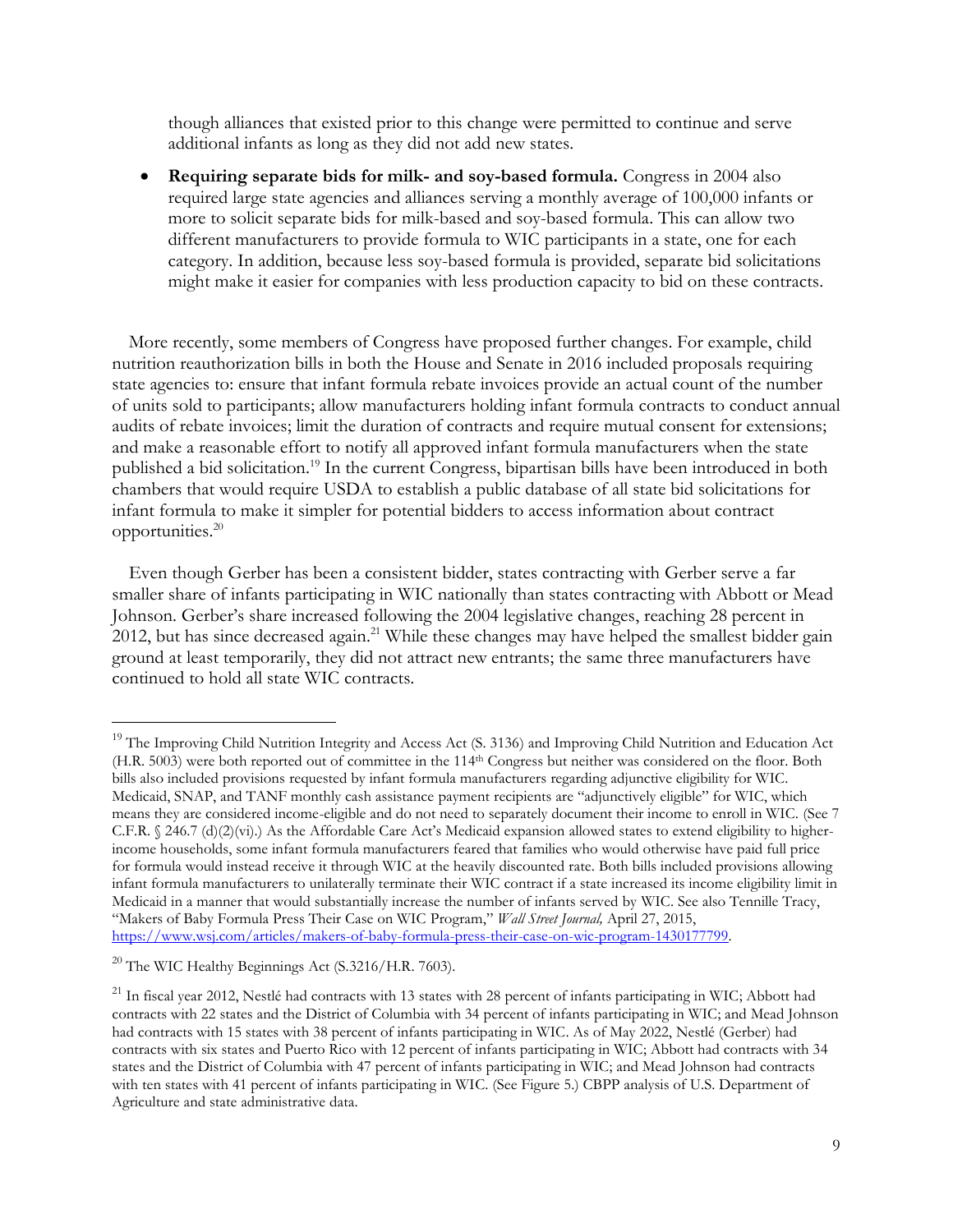## WIC Responding to Current Shortage by Expanding State Flexibility

In February 2022, Abbott recalled formula manufactured at a Michigan factory that produced a large share of its formula — and roughly one-quarter of *all* domestic formula — and halted production at that factory due to safety concerns. <sup>22</sup> As a result of the recall, WIC participants in states that provide Abbott formula needed an alternative. USDA, other federal policymakers, and formula manufacturers have taken several steps to address the shortage in states that have contracts with Abbott and other states with shortages arising from the ripple effects of the recall.<sup>23</sup>

- USDA promptly gave states the opportunity to request waivers so they could allow WIC participants to use WIC benefits to buy other brands and types of formula without the medical documentation they would ordinarily need.<sup>24</sup> All states with Abbott contracts and nearly all other states have been approved for these waivers. <sup>25</sup> USDA is continuing to approve waivers and has urged states to use all available flexibilities to help families obtain formula. <sup>26</sup> While this doesn't put more formula on store shelves, it helps low-income families get the formula that is available.
- USDA is providing information on an ongoing basis to state WIC agencies and WIC participants about the recall. In addition, the Food and Drug Administration, Centers for Disease Control and Prevention, and American Academy of Pediatrics have posted information for families about the recall and safe infant feeding practices.<sup>27</sup>
- Other companies have been sending some of their formula to the states with Abbott contracts to alleviate the shortages there. These companies are still obligated to provide formula in the states where they have contracts, but there are reports of shortages in non-Abbott states, perhaps due to supply reductions and panic buying.<sup>28</sup>

<sup>24</sup> U.S. Department of Agriculture, "USDA Grants Additional WIC Flexibilities Amid Abbott Recall of Certain Powder Infant Formula," February 23, 2022, [https://www.usda.gov/media/press-releases/2022/02/23/usda-grants-additional](https://www.usda.gov/media/press-releases/2022/02/23/usda-grants-additional-wic-flexibilities-amid-abbott-recall-certain)[wic-flexibilities-amid-abbott-recall-certain.](https://www.usda.gov/media/press-releases/2022/02/23/usda-grants-additional-wic-flexibilities-amid-abbott-recall-certain)

<sup>&</sup>lt;sup>22</sup> Food and Drug Administration, "FDA Investigation of Cronobacter Infections: Powdered Infant Formula," February 2022, [https://www.fda.gov/food/outbreaks-foodborne-illness/fda-investigation-cronobacter-infections-powdered](https://www.fda.gov/food/outbreaks-foodborne-illness/fda-investigation-cronobacter-infections-powdered-infant-formula-february-2022)[infant-formula-february-2022;](https://www.fda.gov/food/outbreaks-foodborne-illness/fda-investigation-cronobacter-infections-powdered-infant-formula-february-2022) Michael Barbaro *et al.,* "What Really Caused the Baby Formula Shortage," *New York Times,* May 27, 2022, [https://www.nytimes.com/2022/05/27/podcasts/the-daily/baby-formula-shortage-bacteria.html.](https://www.nytimes.com/2022/05/27/podcasts/the-daily/baby-formula-shortage-bacteria.html) 

<sup>&</sup>lt;sup>23</sup> A regularly updated summary of the federal response to the infant formula shortage is available at [https://www.whitehouse.gov/formula/.](https://www.whitehouse.gov/formula/)

<sup>&</sup>lt;sup>25</sup> U.S. Department of Agriculture, Food and Nutrition Service, "Infant Formula Safety: Infant Formula Recall & Supply," 2022, [https://www.fns.usda.gov/ofs/infant-formula-safety.](https://www.fns.usda.gov/ofs/infant-formula-safety)

<sup>&</sup>lt;sup>26</sup> U.S. Department of Agriculture, Food and Nutrition Service, "Letter to State Directors Regarding Infant Formula," May 13, 2022, [https://www.fns.usda.gov/wic/state-director-letter-infant-formula.](https://www.fns.usda.gov/wic/state-director-letter-infant-formula)

<sup>&</sup>lt;sup>27</sup> Links to all of these resources are available at [https://www.fns.usda.gov/ofs/infant-formula-safety.](https://www.fns.usda.gov/ofs/infant-formula-safety) The federal government's main consumer-oriented website is [https://www.hhs.gov/formula/index.html.](https://www.hhs.gov/formula/index.html) Information for families that need specialty formula for medical reasons is available at [https://naspghan.org/recent-news/naspghan-tools-for](https://naspghan.org/recent-news/naspghan-tools-for-hcps-affected-by-formula-recall/)[hcps-affected-by-formula-recall/.](https://naspghan.org/recent-news/naspghan-tools-for-hcps-affected-by-formula-recall/) 

<sup>&</sup>lt;sup>28</sup> See, for example, Stephanie Stamm, "Baby Formula Shortage Stuns States Including Tennessee, Kansas and Delaware," *Wall Street Journal,* May 14, 2022[, https://www.wsj.com/articles/baby-formula-shortage-stuns-states](https://www.wsj.com/articles/baby-formula-shortage-stuns-states-including-tennessee-kansas-and-delaware-11652526002)[including-tennessee-kansas-and-delaware-11652526002.](https://www.wsj.com/articles/baby-formula-shortage-stuns-states-including-tennessee-kansas-and-delaware-11652526002)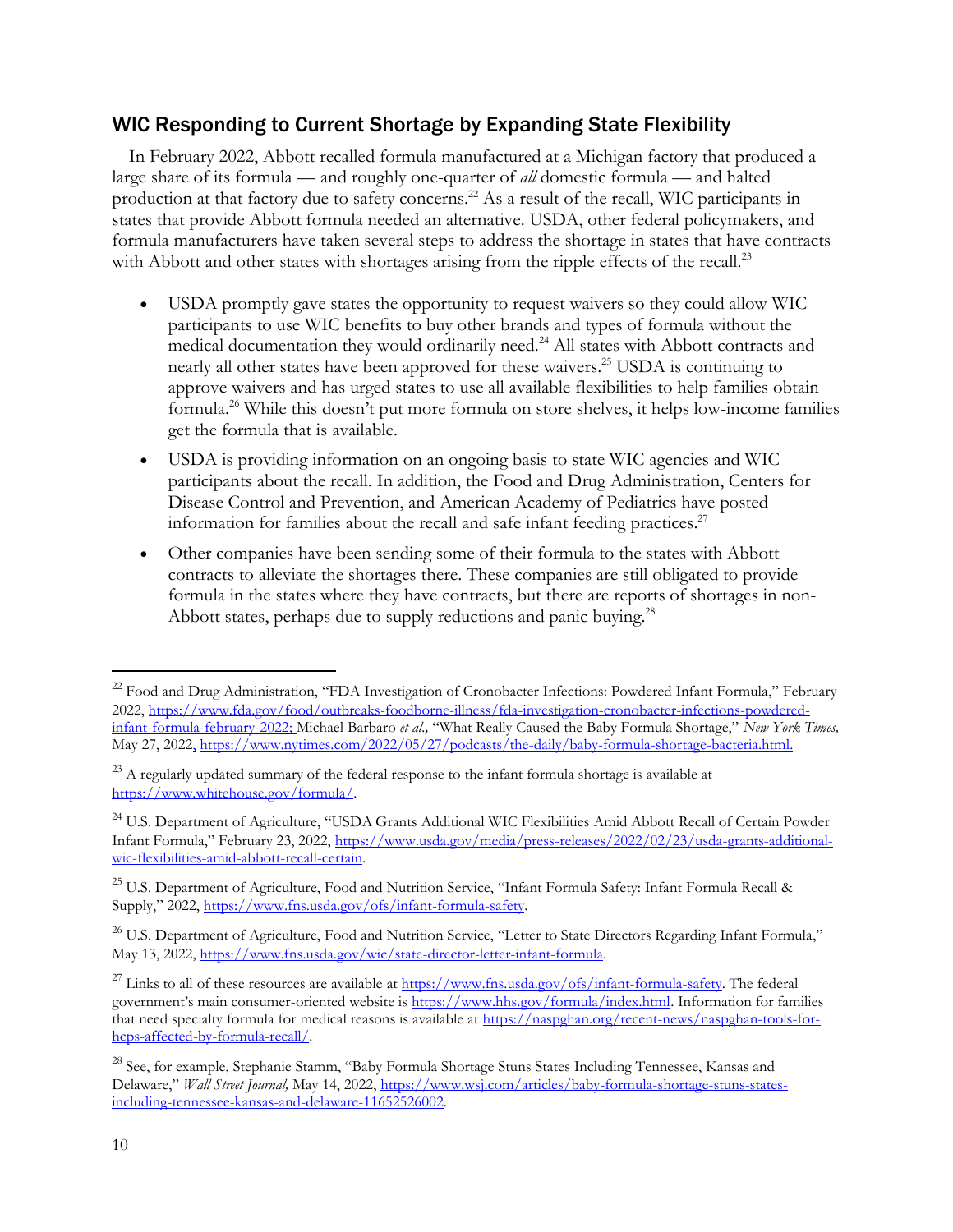- In states that contract with Abbott, the company has been providing the rebates on purchases of other brands that it normally provides on its own products, so WIC costs haven't surged, and it has committed to continuing to do so through August.<sup>29</sup>
- The federal government is working to obtain specialty formula for babies (and other children and adults) with medical conditions who cannot tolerate regular formula and for whom formula may be their sole source of nutrition. In normal circumstances, low-income families whose infants have special nutritional needs can receive specialty formula through WIC with medical documentation, even if their state does not have a contract with that product's manufacturer.<sup>30</sup> Unfortunately, the Abbott facility affected by the recall was a leading producer of several of these specialty products. In late April, the Food and Drug Administration (FDA) updated its infant formula advisory to recognize that families' need for these products may outweigh the risks in some cases;<sup>31</sup> the FDA has worked with Abbott to release limited stock of certain metabolic, amino acid-based, and other specialty formulas produced at the affected facility on a case-by-case basis.<sup>32</sup> The Administration has also prioritized specialty infant formulas in its efforts to bring in formula from other countries.<sup>33</sup> Most of these specialty formulas are being distributed to families, including WIC participants, by health care providers.
- USDA recently began allowing states that hold contracts with Mead Johnson or Gerber, which are not providing rebates on other brands, to use WIC funds to cover the full cost of other brands of regular formula if the contracted company cannot provide enough and agrees to this flexibility.<sup>34</sup> While this would increase WIC food costs, the funding provided for the current fiscal year is sufficient to absorb the increase on a temporary basis. It will be important to make sure that the WIC appropriation for fiscal year 2023 is again sufficient to serve all eligible applicants.

<sup>&</sup>lt;sup>29</sup> Abbott, "Abbott Restarts Production of Specialty Formulas at its Michigan Plant," June 4, 2022, [https://www.abbott.com/corpnewsroom/nutrition-health-and-wellness/abbott-update-on-powder-formula-recall.html.](https://www.abbott.com/corpnewsroom/nutrition-health-and-wellness/abbott-update-on-powder-formula-recall.html)

 $30\,\text{WIC}$  can provide specialty formula for infants with special medical needs, sometimes referred to as "exempt" formula, but states do not receive rebates on these products from the manufacturers. State WIC agencies are also required to coordinate with the state's Medicaid program and other potential medical payors regarding these specialty infant formulas and can only cover the cost of these formulas in situations where reimbursement is not provided by another entity. See 7 CFR § 246.10(e)(3)(vi).

<sup>&</sup>lt;sup>31</sup> Food and Drug Administration, "FDA Investigation of Cronobacter Infections: Powdered Infant Formula (February 2022)", February 2022, [https://www.fda.gov/food/outbreaks-foodborne-illness/fda-investigation-cronobacter](https://www.fda.gov/food/outbreaks-foodborne-illness/fda-investigation-cronobacter-infections-powdered-infant-formula-february-2022)[infections-powdered-infant-formula-february-2022.](https://www.fda.gov/food/outbreaks-foodborne-illness/fda-investigation-cronobacter-infections-powdered-infant-formula-february-2022)

<sup>&</sup>lt;sup>32</sup> Abbott, "Abbott to Release Metabolic Nutrition Formula," April 29, 2022; Abbott, "Abbott to Release Elecare® Amino Acid-Based Formulas to Help Meet Critical Patient Need," May 24, 2022.

<sup>&</sup>lt;sup>33</sup> The White House, "Biden Administration Approves First Operation Fly Formula Mission," May 19, 2022, [https://www.whitehouse.gov/briefing-room/statements-releases/2022/05/19/biden-administration-approves-first](https://www.whitehouse.gov/briefing-room/statements-releases/2022/05/19/biden-administration-approves-first-operation-fly-formula-mission/)[operation-fly-formula-mission/.](https://www.whitehouse.gov/briefing-room/statements-releases/2022/05/19/biden-administration-approves-first-operation-fly-formula-mission/)

<sup>&</sup>lt;sup>34</sup> See U.S. Department of Agriculture, "USDA Offers Funding Flexibility to Help States, WIC Families Amid Infant Formula Shortages," May 25, 2022, [https://www.usda.gov/media/press-releases/2022/05/25/usda-offers-funding](https://www.usda.gov/media/press-releases/2022/05/25/usda-offers-funding-flexibility-help-states-wic-families-amid)[flexibility-help-states-wic-families-amid.](https://www.usda.gov/media/press-releases/2022/05/25/usda-offers-funding-flexibility-help-states-wic-families-amid) For example, California allowed WIC participants to obtain brands, types, and container sizes of formula that they are not usually covered by WIC benefits. See California Department of Health, "100+ New Formula Options Added to the California WIC Authorized Product List," June 2, 2022.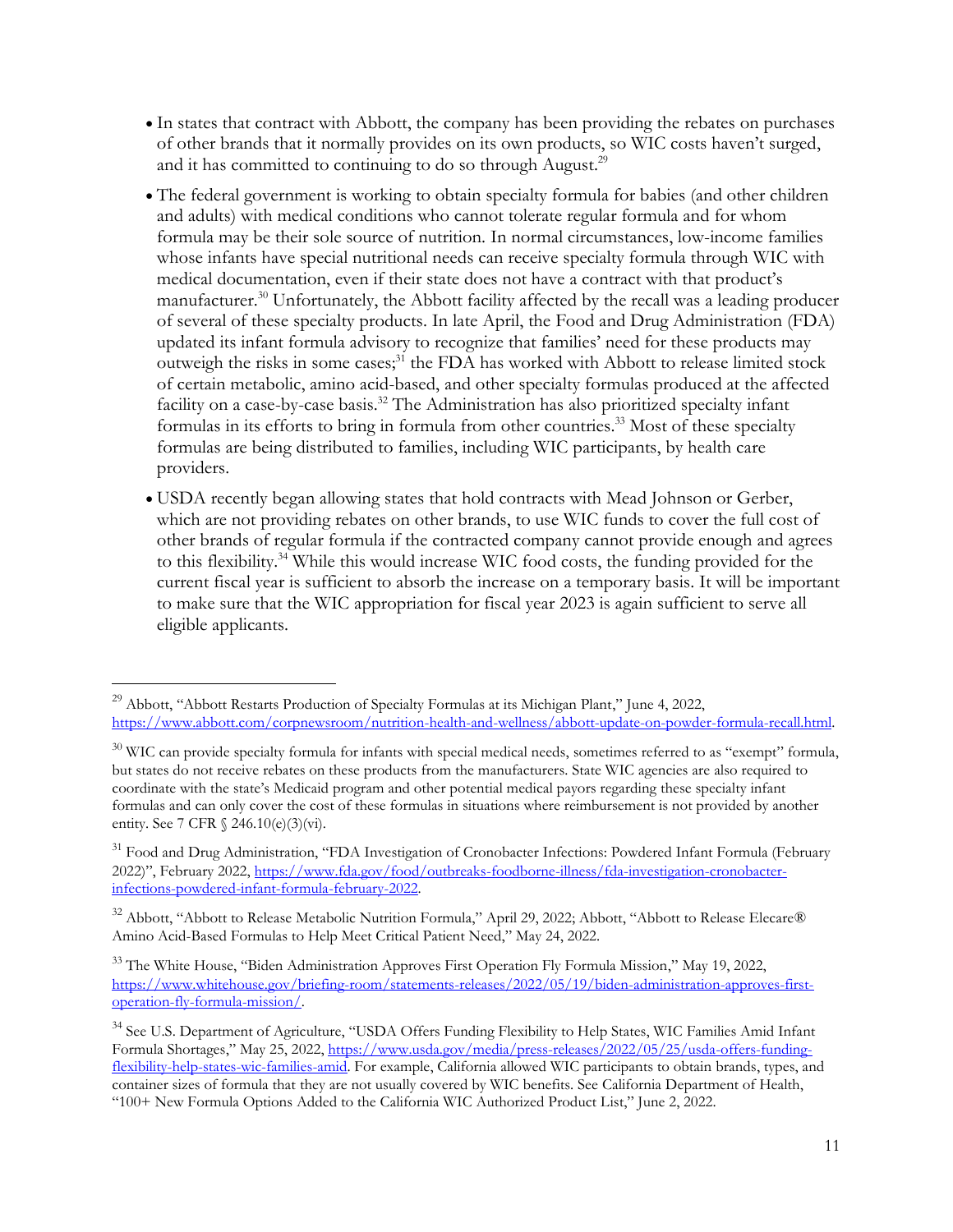- Federal legislation enacted in May will put the WIC program in a better position to respond to supply disruptions going forward.<sup>35</sup> It allows USDA, in the event of an emergency, disaster, or supply chain disruption, to adopt program flexibilities similar to those it is now employing under temporary COVID-19 rules. The legislation also requires each new or renewed infant formula contract to explain how the manufacturer will protect WIC participants from disruptions in the event of a recall. In light of the recall and shortages, the next round of bid solicitations might be more contentious than in the past; USDA can facilitate the process by providing states with examples of contract provisions that would help prevent and respond to supply disruptions.
- Using authority from the May legislation, USDA began offering nationwide waivers to allow states to authorize and issue infant formula that the federal government is importing to address the shortage even though it may not meet all WIC requirements. For example, WIC requires states to only issue formula obtained from manufacturers that are registered with the FDA, which may not be applicable for this imported formula.<sup>36</sup> These waivers ensure that formula that is now available to non-WIC participants is also accessible to WIC participants.

## Where Do We Go From Here?

The current shortage has highlighted this nation's lack of a backup plan for a major disruption in infant formula supply. While efforts are still underway to address the current shortage, we need to determine how to avoid future shortages for all babies in the United States while ensuring that lowincome families continue to have access to breastfeeding support and infant formula through WIC. Key policy questions include:

- **How can we build resiliency into the infant formula market for both regular and specialty formulas?** This would include measures like increasing production and storage capacity so extra formula is on hand in the event of a disruption; increasing infant formula manufacturers' capacity to surge production; identifying other manufacturers that could produce infant formula if necessary; increasing factory diversification; identifying and addressing possible risks to the supply of infant formula ingredients or packaging materials; and/or increasing imports of infant formula to reduce reliance on current manufacturers.
- **How can WIC play a role in building resiliency?** As the purchaser of more than half the infant formula sold in the U.S., WIC's competitive bidding process could offer a mechanism to establish resiliency-related requirements. But the changes needed to accomplish this must be designed carefully so as not to create unintended negative consequences for the WIC program. In addition, building resiliency through WIC will require added funding. While it may be appropriate for the federal government to cover some or all of the extra costs, as it does with some other vital medical supplies, funding would need to be provided in a way that ensures WIC can continue serving all eligible low-income families that apply.
- **Are there other changes to WIC's competitive bidding process that would improve the infant formula market without undermining access to WIC?** While it is unclear

<sup>35</sup> Access to Baby Formula Act of 2022, 7791 H.R. § Text. (Pub. L. 117–129).

<sup>&</sup>lt;sup>36</sup> U.S. Department of Agriculture, Food and Nutrition Service, "Additional WIC Flexibilities — Imported Infant Formula under FDA's Infant Formula Enforcement Discretion," June 2, 2022, [https://www.fns.usda.gov/wic/flexibilities-formula-enforcement-discretion.](https://www.fns.usda.gov/wic/flexibilities-formula-enforcement-discretion)